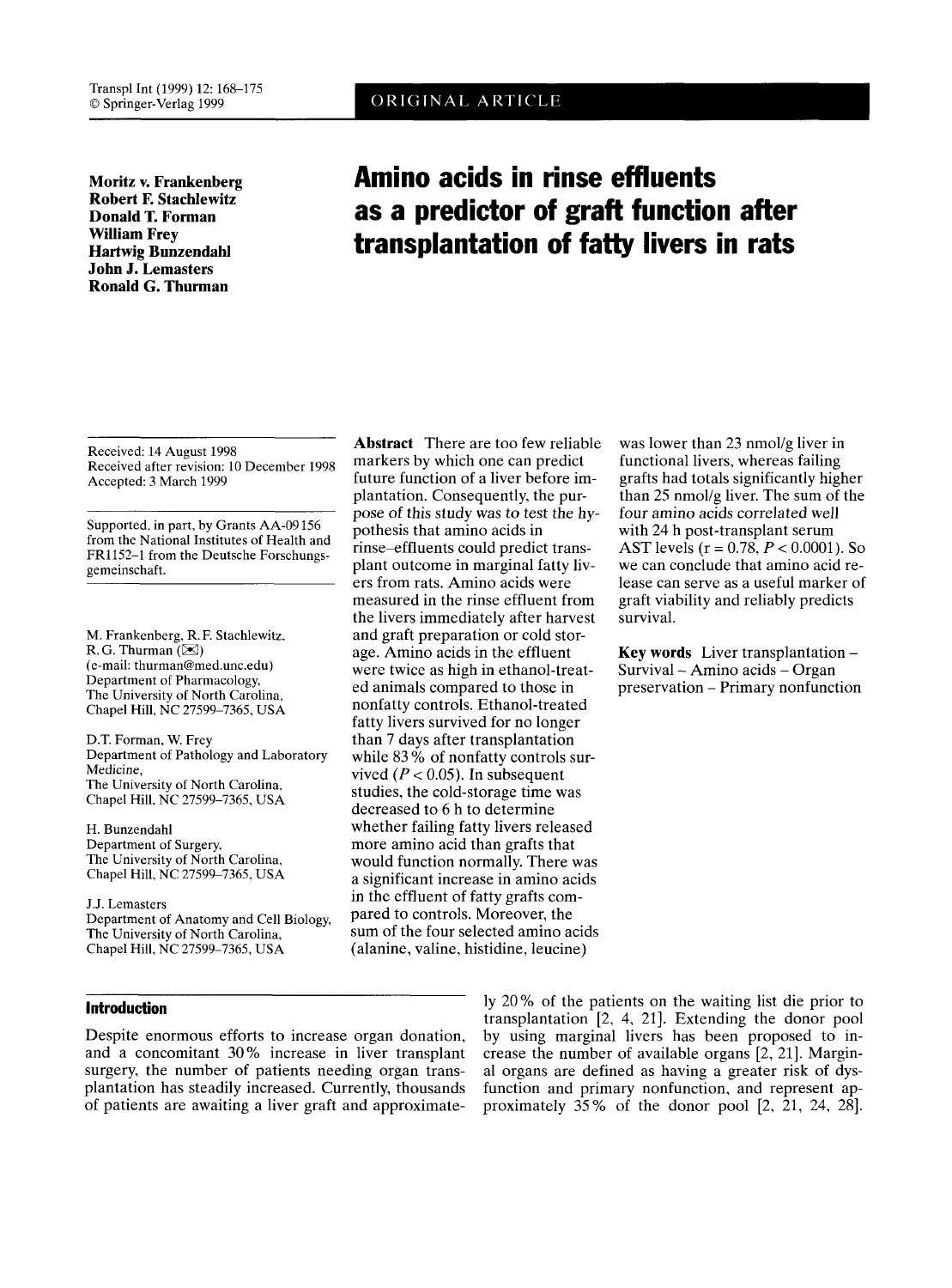Many of these marginal organs are fatty livers [1,23,27]. Despite the fact that a marginal liver may function as a normal graft, the risk of complications after transplantation is considered unacceptable by most centers, and many of these organs are therefore not transplanted.

Several approaches have been attempted to distinguish between high- and low risk grafts but none can reliably predict future function prior to transplantation [21,24,25]. This is due to the fact that these tests of organ viability are based on evaluation of hepatocyte function or energy status, however, the target of ischemia-reperfusion injury after graft implantation is nonparenchymal cells [6]. Endothelial cells are destroyed within 20 min after reperfusion of a marginal organ, and activated Kupffer cells can release proteases, free radicals and cytokines that contribute to graft failure. Increased protease activity occurs in reperfusion injury of liver grafts and correlates well with storage time and graft function [7, 10]. Protease inhibitors improve survival, enhance microcirculation of transplanted livers [8, 10, 14, 22], and amino acids released from livers stored in University of Wisconsin (UW) solution reflect proteolytic activity during cold storage [7]. We therefore hypothesize that amino acids released by proteolytic activity in organ effluents collected immediately after harvest might be useful predictors of graft function. We tested this hypothesis by measuring amino acid release from fatty livers produced by chronic ethanol feeding. Only preliminary accounts of this work have already been published [11].

# **Methods**

Production of fatty livers

Male Lewis rats weighing between 200-300 g were fed a liquid high-fat diet (Lieber-DeCarli) [19] containing 36 % of its calories as alcohol for 4 weeks to produce fatty livers. Control rats received a high-fat maltose-dextrin-containing diet isocalorically. The level of fatty changes was determined by osmium staining [20]. In some experiments, gadolinium chloride (GdCl<sub>3</sub>, 20 mg/kg), a specific Kupffer cell toxicant, was injected into the tail vein of donor rats 24 h before liver explantation.

Liver transplantation and collection of rinse effluents

Livers were transplanted using the method by Kamada et al. with arterial reconstruction [13, **181.** Briefly, the liver was explanted by cutting ligaments and isolating the bile duct and appropriate vessels. Prior to removal of the organ, heparin (500 U) was administered i.v. and donor livers were perfused with 8ml ice-cold (2-4 °C) Ringer's solution followed by 3 ml ice-cold UW solution through the portal vein. The liver was explanted and the hepatic vessels were prepared for transplantation. At the end of the harvest procedure, not later than 25 min after removal, livers were placed on a nylon grid over a funnel and rinsed through the portal

vein with 2.0 ml of ice-cold  $(2-4°C)$  UW solution. This effluent was collected, centrifuged at 1OOOg for 8min, and frozen at -80°C for subsequent measurement of amino acids (see below). Grafts were stored for 6 or 24 h at  $4^{\circ}$ C, and liver transplantation was performed. Directly prior to implantation, the liver was perfused with 2.0ml of ice cold Ringer's solution and the effluent was collected as above. Twenty-four hours following transplantation, 0.1 ml blood was drawn from the tail vein of recipients and analyzed for serum AST by standard enzymatic methods *[5].* For all experiments the principles of laboratory animal care of NIH were followed.

#### Measurement of amino acids

Amino acids in rinse effluents were measured by reverse-phase high performance liquid chromatography (HPLC). Quantitative analysis of total free amino acids was carried out using the PI-CO . TAG Amino Acid Analysis System (Waters Corp., Milford, MA). Effluent samples were first deproteinized by ultrafiltration and then derivatized with phenylisothiocyanate (PITC) to produce phenylthiocarbamyl (PTC) amino acids. Amino acids were determined by automated gradient reverse phase HPLC and ultraviolet detection at 254 nm [16].

#### **Statistics**

Student's t-test, Mann-Whitney rank sum test, or Fisher's exact tests (for survival experiments) were used for determination of significance. The correlation between amino acid concentrations and AST levels were calculated using Pearson's Moment Product correlation, and between amino acid concentrations and survival using the Spearman Rank Order correlation. A *P* value less than 0.05 was selected prior to the study as the level of significance.

# **Results**

Serum transaminases and mortality after transplantation of fatty livers

Donor livers from rats fed ethanol-containing high fat diet demonstrated large fatty droplets in 50-60% of hepatocytes as determined by osmium staining. Rats fed control diet had fatty changes in less than 10% of the hepatocytes.

Serum AST levels **24** h after transplantation and rates of survival after 7 days are shown in Figure 1. Serum AST levels in recipients of fatty livers were nearly tripled compared to non-fatty controls  $(2234 \pm 308 \text{ vs.})$  $768 \pm 144$  U/l; respectively). Furthermore, rats receiving fatty livers survived for no longer than 7 days after transplantation, whereas mortality was only 17% in the non-fatty control group. Swollen and congested livers, ascites, and hemoperitoneum were the major pathological findings.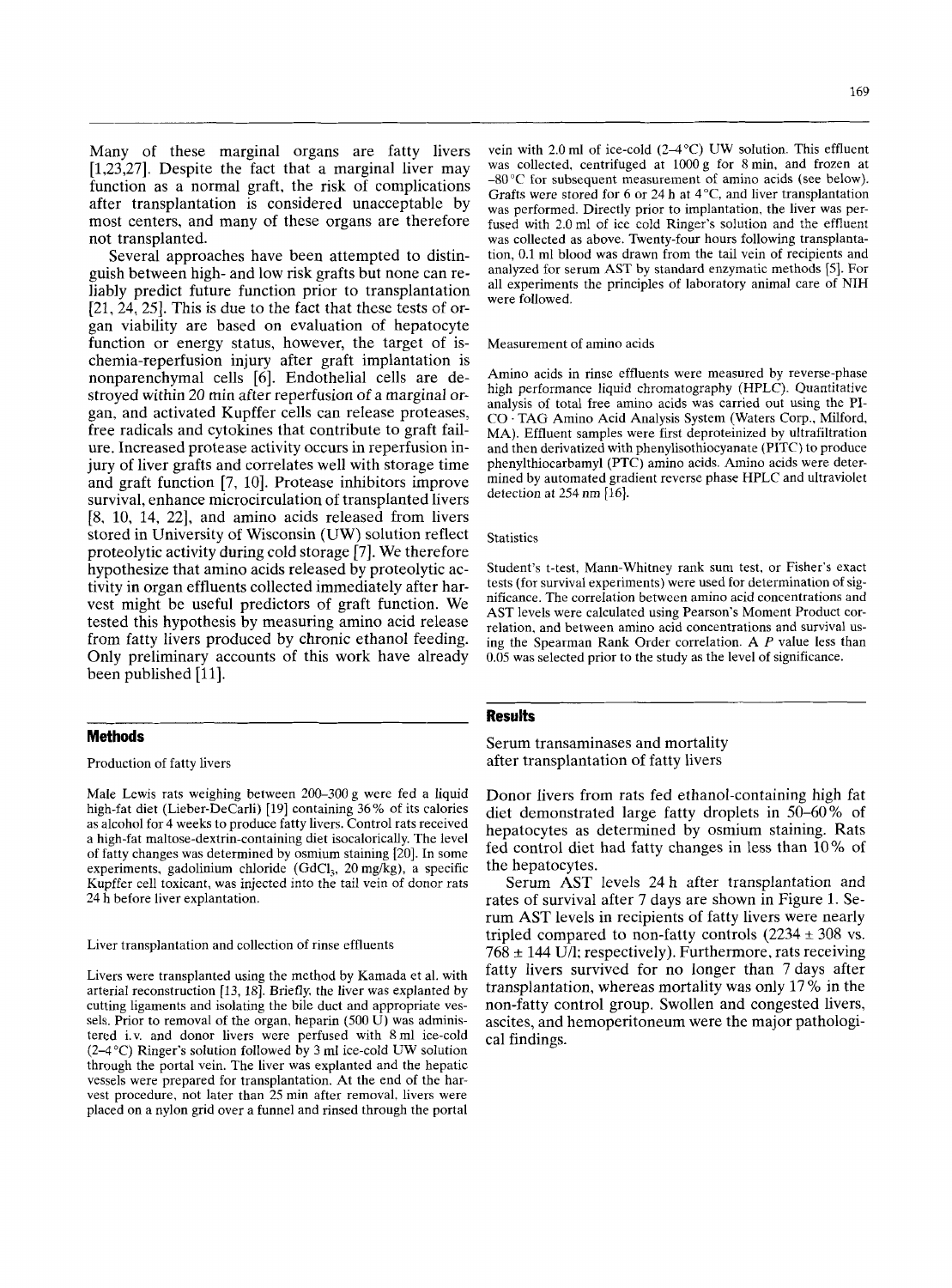

**Fig. 1** Serum transaminases and mortality of recipients after transplantation of non-fatty and fatty livers. Moderate fatty livers were produced by feeding rats a liquid high-fat diet containing 36% of calories from ethanol as described in Methods. Controls received a liquid, high-fat diet with isocaloric calories from maltose-dextrin. Livers were transplanted after 24 h of cold storage in UW solution. AST (open) was determined at 24 h and mortality (closed) was evaluated at 7 days after transplantation. Data are mean  $\pm$  SEM (*n* = 8). \*, *P* < 0.05 using Student's t-test (AST) or Fisher's exact transplantation. evaluated at 7 days after transplantation. Data are mean  $\pm$  SEM test (mortality)

# Amino acids in rinse effluents from control and fatty livers

Amino acid release directly after graft harvest (0.5 h) and after 24 h cold storage is shown in Figure 2. Amino acid release was twice as high during harvest and graft preparation in fatty grafts compared to that of nonfatty controls. Interestingly, amino acid concentration did not differ between fatty and non-fatty controls after 24 h of cold storage  $(4535 \pm 352 \text{ and } 4465 \pm 305 \text{ nmol/g})$ liver, respectively). Amino acids were below the limits of detection in fresh UW storage solution. Individual amino acids measured in the rinse effluent of fatty and nonfatty livers after harvest and graft preparation are shown in Table 1. Four individual amino acids with control values greater than 1.5 nmol/g liver, a 190% or greater increase in fatty livers compared to nonfatty controls and a *P* value of 0.008 or less were retrospecive-

**Fig.2** Amino acid release from non-fatty and fatty livers after harvest and graft preparation. Rinse effluent was collected from explanted livers and amino acids were measured as described in Methods. Data are mean  $\pm$  SEM  $(n = 6-8)$ . \*,  $P < 0.05$  in non-fatty vs. fatty grafts, using Student's t-test

**Control Ethanol** 

ly identified as the most reliable indicators of marginal viability of the grafts (alanine, histidine, leucine and valine) and the sum was increased about two-fold in fatty livers compared to the nonfatty controls.

# Serum AST, mortality and amino acid release in marginal livers

Since rats receiving marginal (fatty) livers after 24 h cold storage did not survive after transplantation, a second set of experiments was completed with fatty livers stored for 6 h to rigorously test the hypothesis that amino acid release could be used to distinguish between marginal livers that would fail or survive after transplantation. Livers from ethanol-fed rats were stored for 6 h after pretreatment with the Kupffer cell toxicant GdC1, or vehicle, as it is well known that the destruction of Kupffer cells decreases mortality after experimental transplantation  $[15]$ .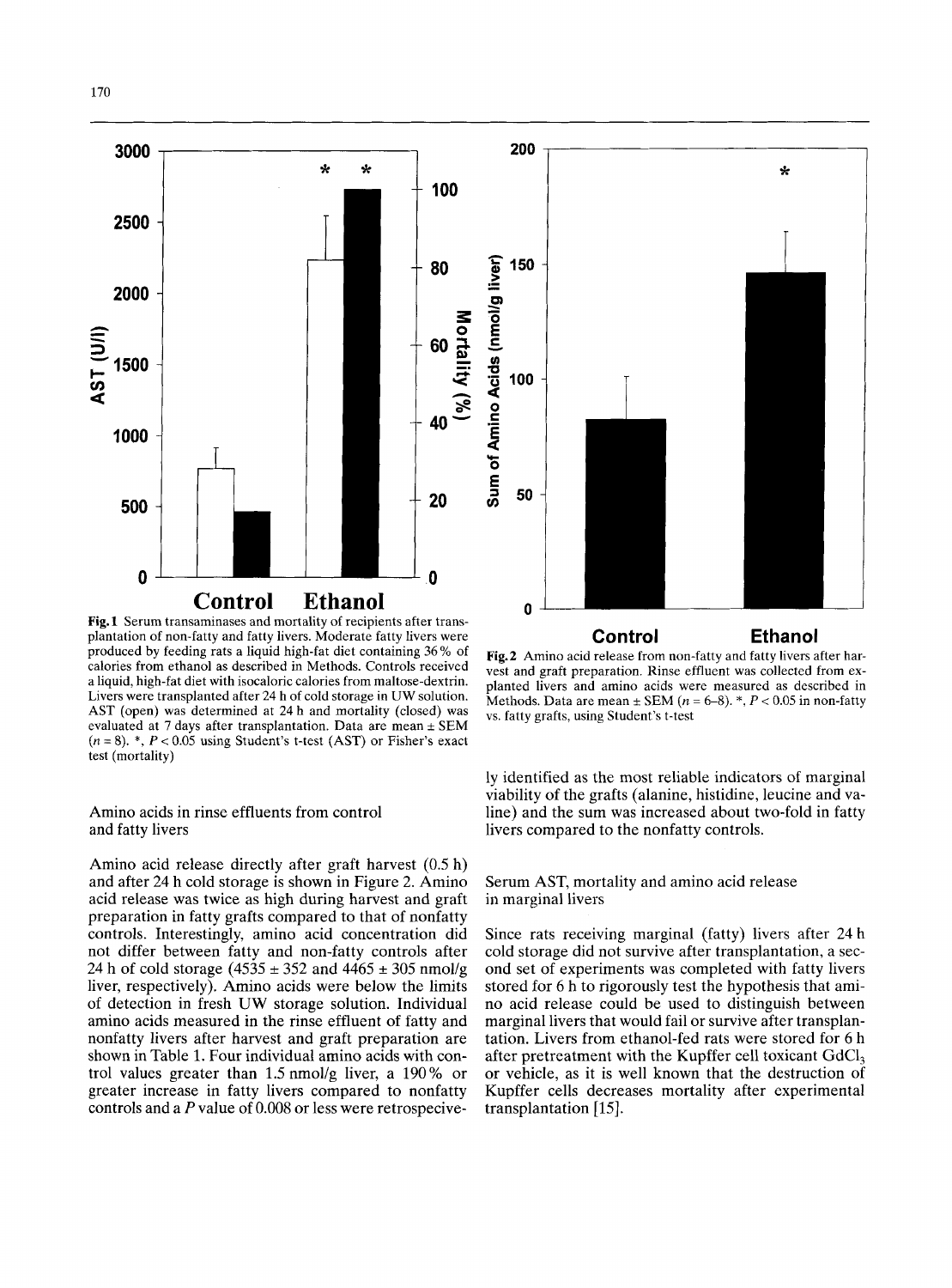**Table 1** Concentrations of amino acids in graft rinse effluents collected after liver harvest<sup>a</sup>

| Amino Acids                  | Non-Fatty Livers | <b>Fatty Livers</b> | % of Control | Correlation<br>to AST | $P$ value |
|------------------------------|------------------|---------------------|--------------|-----------------------|-----------|
|                              | (nmol/g liver)   |                     |              |                       |           |
| Ala                          | $5.0 \pm 0.5$    | $9.7 \pm 0.8$       | 194          | 0.91                  | 0.00009   |
| His                          | $2.9 \pm 0.6$    | $5.6 \pm 0.5$       | 193          | 0.86                  | 0.0006    |
| Val                          | $2.3 \pm 0.4$    | $5.6 \pm 0.5$       | 243          | 0.75                  | 0.008     |
| Leu                          | $1.9 \pm 0.5$    | $4.8 \pm 0.3$       | 253          | 0.78                  | 0.005     |
| Sum of Ala, His, Val and Leu | $12.1 \pm 1.1$   | $25.6 \pm 1.7$      | 212          | 0.93                  | 0.00004   |
| Arg                          | $0.1 \pm 0.1$    | $0.7 \pm 0.3$       | 700          | 0.75                  | 0.008     |
| Asn                          | $1.9 \pm 0.9$    | $4.4 \pm 1.4$       | 232          | 0.28                  | 0.389     |
| Asp                          | $2.3 \pm 2.1$    | $5.0 \pm 4.5$       | 217          | 0.22                  | 0.517     |
| Cys                          | $0.0 \pm 0.0$    | $0.5 \pm 0.4$       |              | 0.46                  | 0.151     |
| Gln                          | $17.6 \pm 4.1$   | $31.0 \pm 2.5$      | 176          | 0.78                  | 0.005     |
| Glu                          | $13.7 \pm 6.1$   | $26.2 \pm 11$       | 191          | 0.19                  | 0.576     |
| Gly                          | $15.2 \pm 4.1$   | $26.5 \pm 3.0$      | 174          | 0.63                  | 0.038     |
| Ile                          | $1.4 \pm 0.2$    | $3.1 \pm 0.3$       | 221          | 0.79                  | 0.004     |
| Lys                          | $6.1 \pm 3.1$    | $5.7 \pm 0.7$       | 93           | 0.18                  | 0.607     |
| Met                          | $0.8 \pm 0.2$    | $1.9 \pm 0.5$       | 238          | 0.65                  | 0.029     |
| Phe                          | $2.0 \pm 0.5$    | $2.5 \pm 0.4$       | 125          | 0.48                  | 0.134     |
| Pro                          | $0.8 \pm 0.3$    | $2.2 \pm 0.7$       | 275          | 0.74                  | 0.009     |
| Ser                          | $0.8 \pm 0.7$    | $2.1 \pm 1.8$       | 263          | 0.26                  | 0.443     |
| Thr                          | $5.0 \pm 2.0$    | $5.1 \pm 1.0$       | 102          | 0.11                  | 0.739     |
| Trp                          | $1.0 \pm 0.2$    | $1.2 \pm 0.2$       | 120          | 0.05                  | 0.872     |
| Tyr                          | $1.6 \pm 0.3$    | $2.3 \pm 0.2$       | 144          | 0.66                  | 0.026     |
| Sum                          | $82.4 \pm 18.7$  | $146.0 \pm 17.8$    | 177          | 0.65                  | 0.031     |

<sup>a</sup> Numbers are the mean amino acid concentrations in rinse effluents from at least 5 grafts. Selected amino acids are defined as the sum of the amino acids with values greater than 1.5 nmol/g liver in the control, an increase of 190% or greater in fatty livers, compared to control and a *P* value of 0.008 or less (alanine, histidine, leucine and valine). Correlation was determined using the Pearson's moment product correlation

**Table 2** Serum AST, mortality and amino acid release from fatty livers transplanted after 6 h cold-storage<sup>a</sup>

| Donor                                            | Serum AST<br>(U/I)    | % Mortality   | Amino Acids<br>$(mnol/g$ liver) |
|--------------------------------------------------|-----------------------|---------------|---------------------------------|
| High-fat, ethanol<br>diet                        | $1447 \pm 190$        | 63\% (10/16)  | $198 \pm 14$                    |
| High Fat, Ethanol<br>$Diet + GdCl3$<br>treatment | $905 \pm 149^{\circ}$ | $20\%$ (2/10) | $141 \pm 10^{6}$                |

<sup>a</sup> Livers were transplanted after 6 h cold storage as described in methods. One group of animals was treated with  $GdCL_3$  (20 mg/ **kg,** i. **v.)** 24 h before liver explantation. Amino acids in rinse effluents were determined after graft harvest and preparation, serum ASTwas determined 24 h after implantation and mortality was determined at 7 days. <sup>b</sup> Significantly different from high fat, ethanol fed rats;  $P < 0.05$  by Student's t-test

Table 2 shows the serum **AST** 24 h after operation, the rate of mortality, and the amino acid concentration in the rinse effluent of recipients of fatty livers stored cold for 6 h with and without GdCl, treatment. The mortality of transplanted fatty livers was 63 % and the plasma AST level was  $1447 \pm 190$  U/l. As shown previously, GdCl, treatment of the fatty liver donor decreased mortality (20%) and reduced postoperative (24 h) serum AST levels (905  $\pm$  149 U/l) significantly. Moreover, fatty livers released 40% more total amino acids than fatty livers treated with GdCl<sub>3</sub> (198 ± 14 vs. 142 ± 10 nmol/g liver; Table 2) and significant changes were found in the sum of the four most different amino acids (Figure 3). Significantly, the increase in these amino acids was reduced by pretreatment of fatty liver donors with GdCl<sub>3</sub> (17  $\pm$  2.4 nmol/g liver) compared to fatty livers  $(27.0 \pm 1.5 \text{ nmol/g liver}).$ 

The sum of the four most different amino acids reliably predict graft survival before implantation of marginal livers

The sum of the four amino acids (alanine, histidine, leucine and valine) in the effluent from fatty livers of each animal study are shown in Figure 4. Overall, the concentration of these four amino acids increased from  $16 \pm 1$  nmol/g liver in functioning fatty livers to  $31 \pm 1$  nmol/ g liver in failing fatty livers ( $P < 0.001$ ). Furthermore, all survivors had concentrations lower than 23 nmol/g liver, whereas concentrations in nonsurvivors were always higher than 25 nmol/g liver. The correlation coefficient between the sum of the four amino acids and survival was -0.84 *(P* < 0.005). Figure *5* shows the correlation between the sum of the four amino acids and 24 h postoperative AST. The sum of the four amino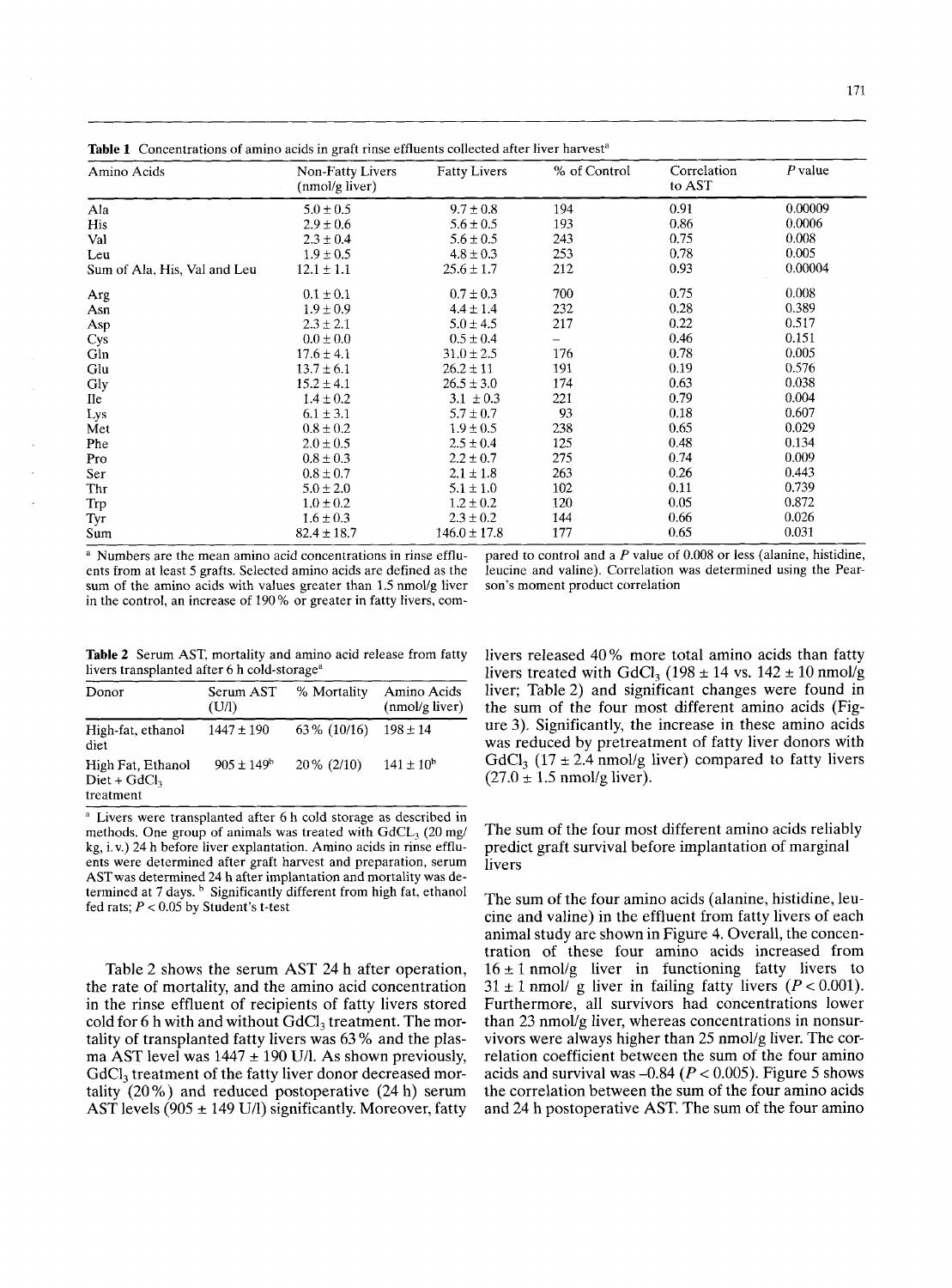

172



**Fig.3** Concentrations of amino acids in rinse effluents of fatty livers from control and GdCI,-treated donors. Amino acids were measured in rinse effluents collected as described in Methods 25minutes after explantation. One group of fatty liver donors were given GdCI, (20 mg/kg body weight) i.v. 24 h before explantation. Graph depicts the sum of the selected four amino acids alanine, histidine, leucine and valine as defined in Results. Data are mean  $\pm$  SEM (n = 16/10).  $^*$ ,  $P < 0.01$ , by Student's t-test

**Fig.4** Concentration of amino acids in rinse effluents of survivors and nonsurvivors. Rinse effluents were collected after graft preparation. Livers were transplanted after 6 h of cold storage. The graph shows the sum of alanine, histidine, leucine and valine from fatty livers (filled circles) or GdCl<sub>3</sub>-treated fatty livers (filled squares)

acids in the rinse effluent of all livers correlated well with serum **AST** 24 h after transplantation (Pearson Product Moment correlation coefficient  $= 0.78$ ,  $P < 0.0001$ ).

#### **Discussion**

Failing fatty livers release increased amounts of amino acids after organ harvest

Ethanol has been shown to cause fatty liver and is a risk factor for increased primary nonfunction and liver failure after transplantation [1, 23, 27]. Chronic ethanol feeding and cold storage of the donor liver caused a significant increase in **AST** in the recipient and enhanced

mortality compared to nonfatty controls (Figure 1), as shown in other studies [12, 29]. Based on experiments showing that proteolysis contributes to graft injury after transplantation of livers [7,10] and that protease inhibitors improve graft function  $[8, 22]$ , we hypothesized that amino acids released from grafts during graft preparation and cold storage could be used to predict graft function after implantation. Indeed, fatty grafts released more amino acid than nonfatty grafts during harvest and graft preparation (Figure 2), but released the same amount of amino acids during the cold storage period. Why similar amounts of amino acids were released during the 24 h cold-storage period in fatty and nonfatty livers is unclear, however, this may be due to a temperature dependent decrease in proteolysis at **4** *"C* during cold storage, compared to an organ temperature of 8-10°C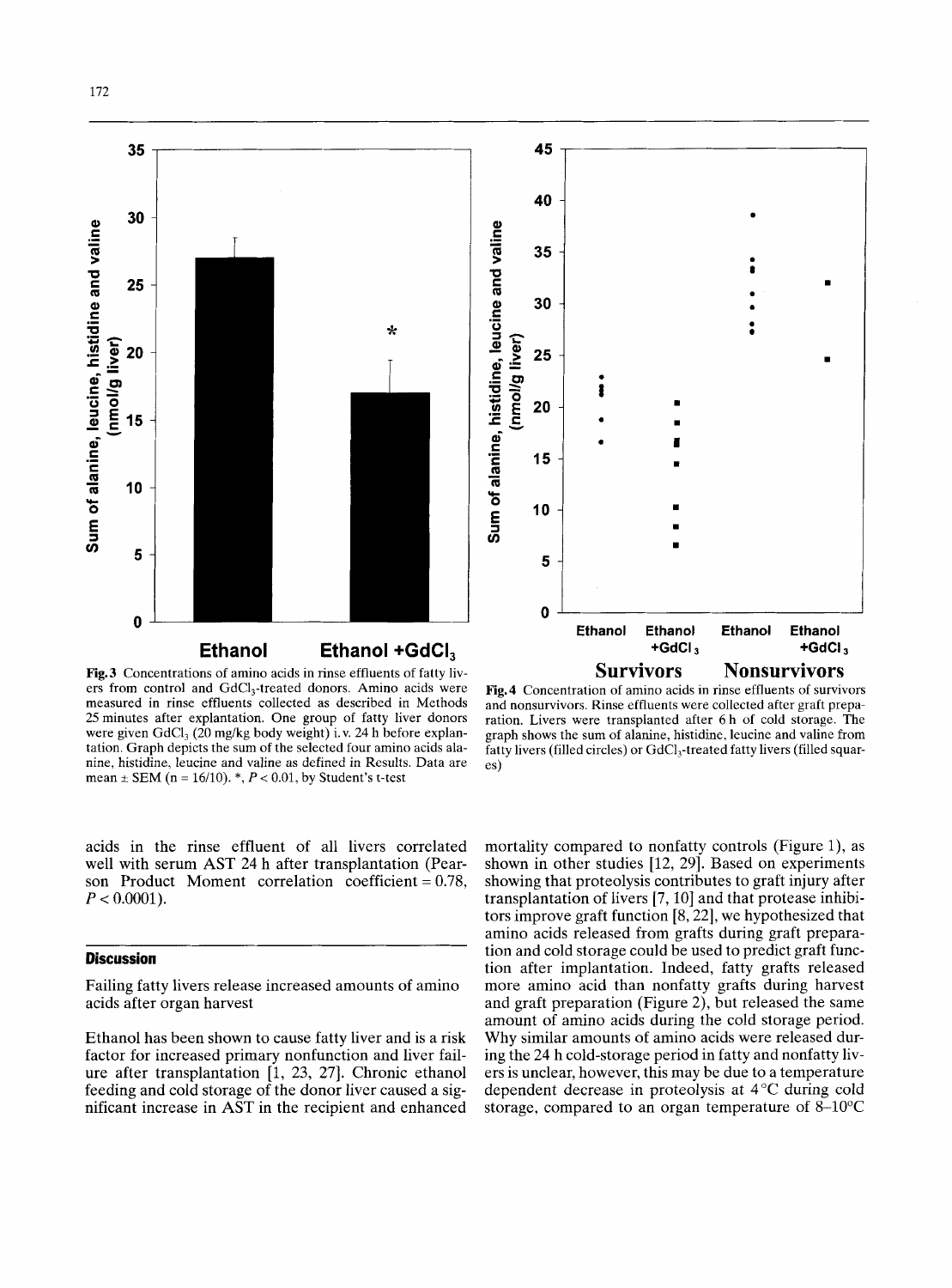

**Fig.5** Correlation of amino acids and **AST** levels. In control and fatty grafts with and without GdCI, treatment of the donors, rinse effluent was collected after graft preparation and amino acids were measured as described in Methods. Livers were transplanted after 24 and 6 **h** of cold storage, **AST** levels were measured 24 h after transplantation and mortality was evaluated at **7** days. Pearson's product moment correlation coefficient was used to calculate the correlation of the sum of concentrations of alanine, histidine, leucine and valine in the rinse effluent with AST  $(r = 0.78,$ *P* < 0.0001). Survivors (open symbols); Nonsurvivors (closed symbols); Control livers (triangels); Fatty livers (circles); GdC1,-treated fatty livers (squares)

during graft preparation. The fact that amino acids are probably released by enhanced proteolytic activity during harvest shows the importance of the early stage of organ harvest for graft injury. The increase in amino acid release from fatty livers during the harvest period may be due to the fact that alcohol makes Kupffer cells easier to activate, most likely by increasing the sensitivity of calcium channels [17]. Destruction of Kupffer cells with GdCl<sub>3</sub> blocks reperfusion injury and enhances survival after liver transplantation  $[3, 29]$ . Warm ischemia occures during the harvest procedure, and early storage might also result in activation of Kupffer cells with the subsequent release of proteases. These data are consistent with the observation that protease inhibitors added to the storage solution reduce ischemia-/reperfusion injury and increase survival after transplantation [8,22].

Individual amino acids

Of the individual amino acids in the rinse effluent collected after harvest and graft preparation (Table l), four amino acids (alanine, histidine, leucine and valine) met the criteria of values greater than 1.5 nmol/g liver. This is an increase of 190% or more in fatty livers, compared to non-fatty controls and a P-value of 0.008 or less. The sum of these four amino acids, termed for convenience the selected amino acids, approximately doubled in fatty livers when compared to controls. These data suggest that measurement of these specific amino acids could be used to predict function of fatty liver grafts after implantation. Because of high mortality in the recipients of fatty livers after 24 h of cold storage (Fig. l), the claim that amino acid release could help to distinguish between functioning and failing marginal livers could not be tested without shortening the cold storage time or treating fatty marginal grafts with agents known to improve survival.

Amino acid concentrations are increased in failing marginal grafts

When fatty livers had been stored for 6 h, 63% of the recipient animals died (Table 2). This time point was selected to evaluate whether specific amino acids could predict graft outcome. Furthermore, treatment with GdCl<sub>3</sub> destroyed 90% of the resident Kupffer cells, improved survival, and decreased the sum of four selected amino acids, alanine, histidine, leucine, and valine significantly (Figure 3). When the most different amino acids from rats that survived and died were compared (Figure 4), amino acids in the rinse-effluent of grafts that failed were significantly higher. These data also show that there is a maximal value of the sum of alanine, leucine, histidine and valine of about 25 nmol/g liver which, if exceeded, correlates with  $100\%$  mortality. We can also conclude that the release of amino acids from the harvested liver is Kupffer cell-dependent. Furthermore, there is a significant correlation between recipient AST level at 24 h and the concentration of amino acids determined after graft harvest (Figure *5).*  We can therefore conclude that the selected four amino acids can reliably predict graft function of the liver before implantation of the graft. These data suggest that measuring amino acids in the rinse-effluents of donor organs could be used as a reliable test to predict the function of marginal fatty grafts before implantation.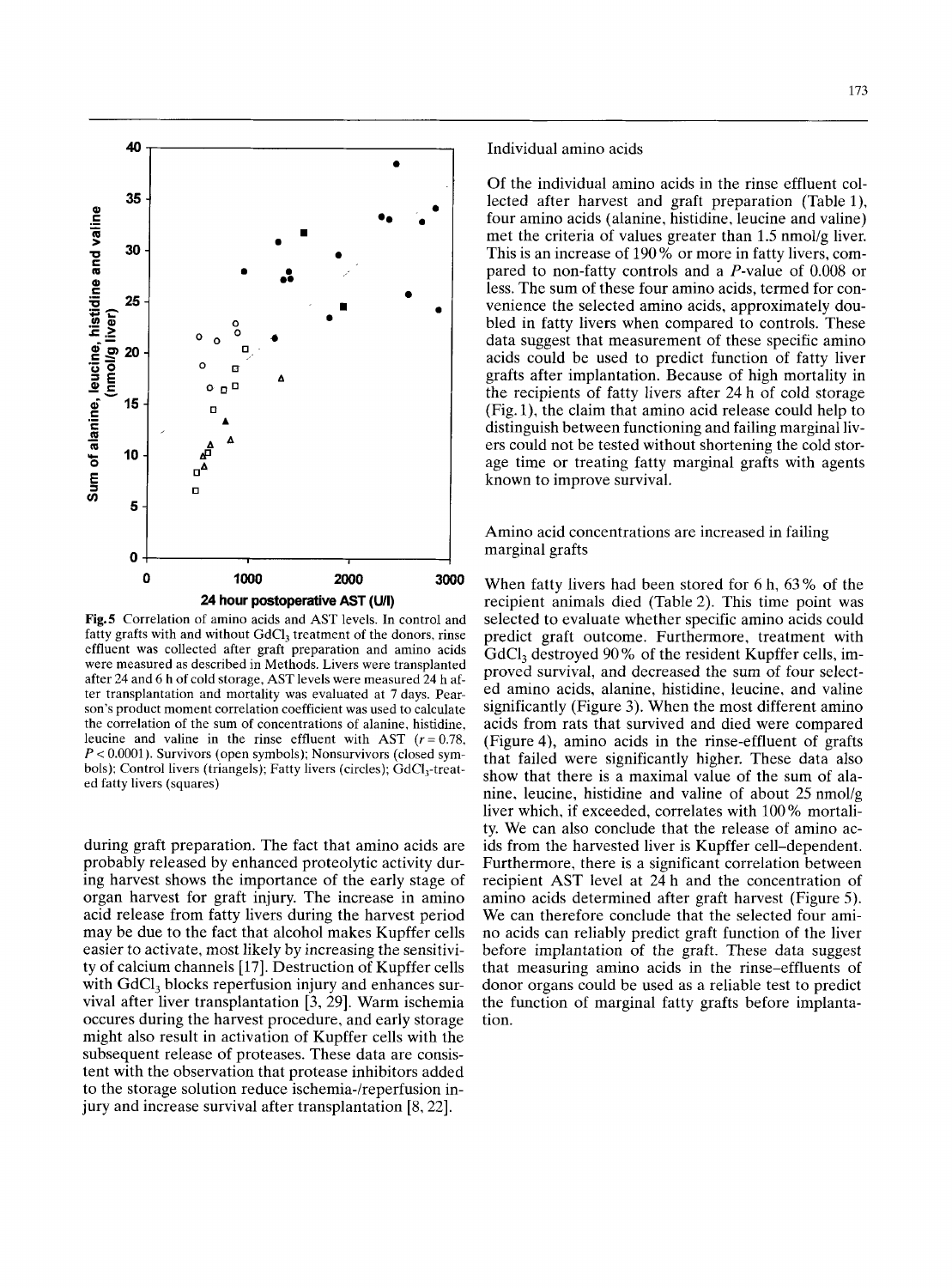## Clinical significance

At present, most transplant surgeons rely on the overall appearance of the donor liver as an indicator of organ viability [9,24]. The major problem with this method of evaluation is that it is highly subjective and depends on the surgeon's experience and perception of the explant. Many grafts that are subjectively evaluated as "poor in physical appearance" may function well on implantation. Providing a sensitive, reliable and objective tool for this critical decision would decrease the risk in using a marginal graft. Several facts clearly advocate transferring the experimental technique described here to a clinical setting. First, rinsing the graft with UW solution after harvest and at the time of final packaging is a routine task with little risk of damaging the organ. Second, amino acids can be quantified in less than 1 h [26], this

amount of time being sufficient to make a decision before a potential recipient is selected and notified. Third, with this test, the donor pool would be utilized better because grafts with high risk of primary nonfunction would not be implanted, thereby minimizing the frequency of retransplantation. Finally, measurement of amino acid release after harvest and preparation of liver might serve as a useful marker for evaluating graft viability prior to transplantation, and may predict subsequent host graft survival. Based on the data presented in this study, clinical trials are called for to determine whether a similar set of criteria can be defined in human liver transplantation that correlates well with the overall appearance of the donor liver to the explant surgeon or to biopsies taken before explantation, by which future graft function can be predicted early enough to influence the transplant decision.

### **References**

- 1. Adam R, Reynes M, Johann M, Morino M, Astarcioglu I, Kafetzis I, Castaining D, Bismuth H (1991) The outcome of steatotic grafts in liver transplantation. Transplant Proc 23: 1538-1440
- 2. Alexander JW, Vaughn WK (1991) The use of "marginal" donors for organ transplantation. Transplantation 51: 135-141
- 3. Arii **S,** Monden K, Adachi Y, Furutani M, Mise M, Fujita **S,** Ishiguro **S,** Nakamura T, Harada T, Niwano M, (1995) Suppression of the reperfusion injury of cold-preserved livers by Kupffer cell blockade. Transplant Proc 27: 765-767
- **(1** 996) Recent findings concerning liver transplantation in the United States. Clin Transplant 1996: 15-29 4. Belle SH, Beringer KC, Detre KM
- 5. Bergmeyer HU (1988) Methods of Enzymatic Analysis. Academic Press, New York
- 6. Caldwell-Kenkel JC, Currin RT, Tanaka Y, Thurman RG, Lemasters JJ (1989) Reperfusion injury to endothelial cells following cold ischemic storage of rat liver. Hepatology 10: 292-298
- **7.** Calmus Y, Cynober L, Dousset B, Lim SK, Soubrane 0, Conti F, Houssin D, Giboudeau J(1995) Evidence for the detrimental role of proteolysis during liver preservation in humans. Gastroenterology 108: 1510-1516
- 8. Currin RT, Reinstein LJ, Lichtman SN, Thurman RG, Lemasters JJ (1993) Inhibition of tumor necrosis factor release from cultured rats Kupffer cells by agents that reduce graft failure from storage injury. Transplant Proc 25: 1631-1632
- 9. D'Alessandro AM, Kalayoglu M, Sollinger HW, Hoffmann RM, Reed A, Knechtle SJ, Pirsch JD, Hafez GR, Lorentzen D, Belzer FO (1991) The predictive value of donor liver biopsies fof the development of primary nonfunction after orthotopic liver transplantation. Transplantation 51: 157-163
- 10. Ferguson DM, Gores GJ, Bronk SF, Krom RA (1993) An increase in cytosolic protease activity during liver preservation. Inhibition by glutathione and glycine. Transplantation *55:*  627-633
- 11. Frankenberg Mv, Forman DT, Frey W, Bunzendahl H, Lemasters JJ, Thurman RG (1997) Amino acids in storage **so**lution predict primary nonfunction in fatty liver grafts. Transplant Proc 29: 1131-1132
- Mason RP, Thurman RG (1995) Primary nonfunction of fatty livers produced by alcohol is associated with a new, antioxidant-insensitive free radical species. Transplantation 59: 674-679 12. Gao W, Connor HD, Lemasters JJ,
- (1993) Development of a new method for hepatic rearterialization in rat orthotopic liver transplantation: reduction of liver injury and improvement of surgical outcome by arterialization. Transplantation 56: 19-24 13. Gao W, Lemasters JJ, Thurman RG
- 14. Gores GJ, Krom **AF** (1995) **Is** proteolysis a critical mechanism of hepatic preservation injury? Gastroenterology 108: 1594-1596
- 15. Hardonk MJ, Dijkhuis FWJ, Hulstaert CE, Koudstaal J. (1992) Heterogeneity of rat liver and spleen macrophages in gadolinium chloride-induced elimination and repopulation. J Leukoc Biol 52: 296-302
- 16. Heinrikson RI, Meredith SC (1984) Amino acid analysis by reverse-phase high-performance liquid chromatography: Precolumn derivation with phenylisothiocyanate. Anal Biochem 136: 65-74
- 17. Hijioka T, Goto M, Lemasters JJ, Thurman RG (1993) Effect of shortterm ethanol treatment on voltage-dependent calcium channels in Kupffer cells. Hepatology 18: 400-405
- 18. Kamada N, Calne RY (1979) Orthotopic liver transplantation in the rat. Technique using cuff for portal vein anastomosis and biliary drainage. Transplantation 28: 47-50
- 19. Lieber CS, DeCarli LM (1989) Liquid diet technique of ethanol administration: 1989 update. Alcohol Alcohol 24: 197-211
- 20. Luna L (1968) Manual of Histologic Staining Method of the Armed Forces Institute of Pathology. McGraw-Hill Book Co., New York
- 21. Mirza DF, Gunson BK, DaSilva RF, Mayer AD, Buckels AC, McMasters P (1994) Policies in Europe on "marginal quality" donor livers. Lancet 344: 1480-1483
- 22. Oldhafer KJ, Hauss J, Spiegel HU, Gubernatis G, Pichlmayr R (1993) Tis**sue** PO2 and reperfusion injury in the transplanted liver after application of aprotinin. Transplant Proc 25: 2555